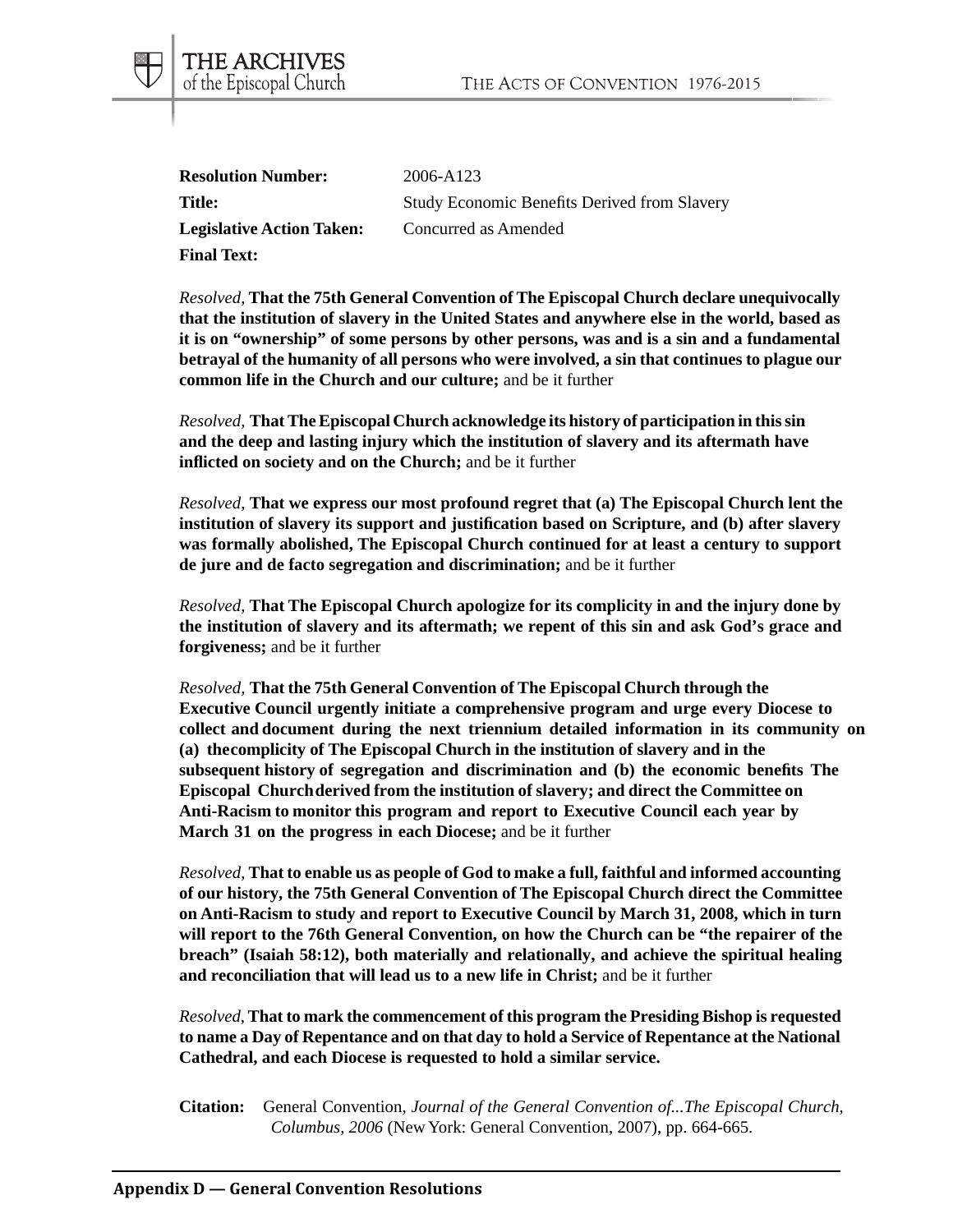| <b>Resolution Number:</b>        | 2006-A127                                          |
|----------------------------------|----------------------------------------------------|
| Title:                           | <b>Endorse Restorative Justice and Anti-Racism</b> |
| <b>Legislative Action Taken:</b> | Concurred as Amended                               |
| <b>Final Text:</b>               |                                                    |

THE ARCHIVES of the Episcopal Church

*Resolved*, **That the 75th General Convention of The Episcopal Church endorse the principles of restorative justice, an important tool in implementing a neutral articulation of the self-examination and amendment of life that is required to fulfill our baptismal covenant;** and be it further

*Resolved,* **That the 75th Convention, in support of and to enhance Resolution A123, call upon the Anti-Racism Committee of Executive Council to design a study and dialogue process and materials in order to engage the people of The Episcopal Church in storytelling about historical and present-day privilege and under-privilege as well as discernment towards restorative justice and the call to fully live into our baptismal covenant;** and be it further

*Resolved,* **That in the spirit of inclusion, dioceses also be invited to determine whether their call is to conduct truth and reconciliation processes in regard to other histories and legacies of racial discrimination and oppression that may be applicable in their geographic area, while not diminishing the strong call to focus on the history and legacy of slavery;** and be it further

*Resolved,* **That the dioceses will give a progress report to the Anti-Racism Committee. The Anti-Racism Committee will report their findings and recommendations to the Standing Commission on National Concerns and to Executive Council and to the 76th General Convention;** and be it further

*Resolved,* **That the Church hold before itself the vision of a Church without racism; a Church for all races.**

**Citation:** General Convention, *Journal of the General Convention of...The Episcopal Church, Columbus, 2006* (New York: General Convention, 2007), pp. 665-666.